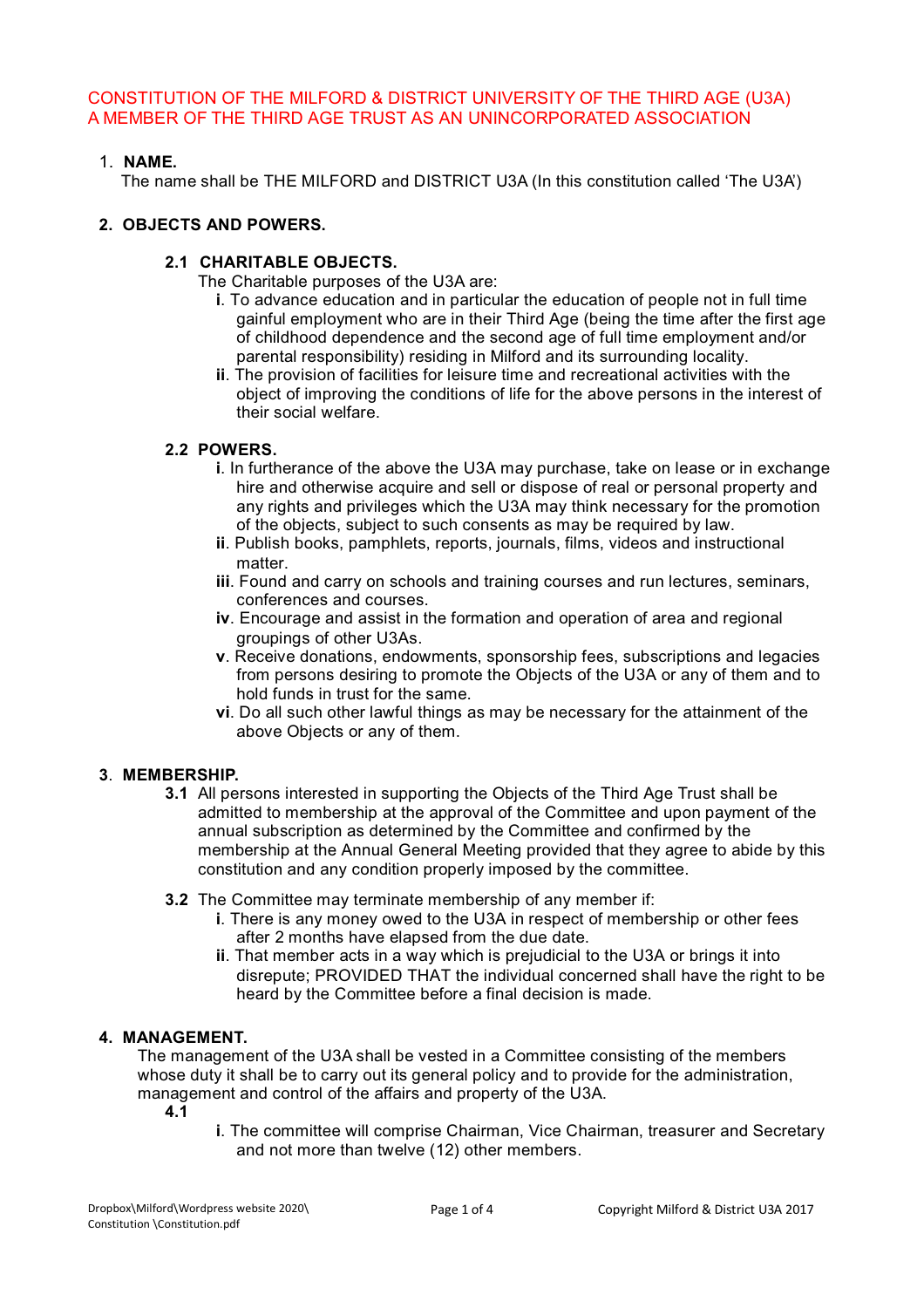- **ii**. Not more than two (2) ordinary members may be co-opted to the Committee; they shall have full voting rights and their term of office shall expire at the next following Annual General meeting.
- **iii**. Persons who need not be members may be invited by the Committee to serve because of their special expertise: they shall not have voting rights and their term of service shall expire at the next following Annual General Meeting.
- **4.2** The election of members of the Committee shall be held at the Annual General Meeting of the U3A.
	- **i**. Nominations to the Committee duly agreed by the nominee shall be proposed and seconded and delivered in writing to the Secretary two weeks before the AGM.
	- **ii**. The newly elected Committee shall take office at the conclusion of the AGM.
	- **iii**. There shall be not less than four Committee meetings a year.
	- **iv**. Members of the Committee shall serve for a period of three years and may stand for re-election at the end of that same time providing that no-one shall hold the office of chairman or vice chairman for more than a period of three consecutive years without an intervening period of at least one year.
	- **v**. Committee members may resign office by giving not less than twenty-one (21) days notice in writing to the Secretary or the Chairman. The Committee has power to fill casual vacancies from the membership. Such an appointee shall complete the term of the member he or she is replacing and shall be eligible for re-election.
	- **vi**. At Committee meetings matters shall be decided by a simple majority of votes of Committee members present. In the case of an equality of votes the Chairman shall have a second or casting vote.
	- **vii**. The quorum for any Committee meeting shall be three (3) or one third of the Committee whichever is the greater.
- **4.3** Special Committee meetings may be called at any time by the Chairman or by any two (2) members of the Committee upon seven(7) clear days notice being given to all the Committee members of all the matters to be discussed.
- **4.4** The Committee may appoint sub-committees to which it may from time to time, and for such as it determines, delegate the transaction of such matters and the performance of such acts as it thinks fit and the Committee shall exercise supervision over the proceedings and acts of such sub-committees. Sub-committees shall report back to the Committee as soon as possible on actions taken under delegated powers.
- **4.5** The proceedings of the Committee shall not be invalidated by any defect in the appointment, election or co-option of any member of any Committee or subcommittee.
- **4.6** The secretary shall ensure that the minutes are kept of all sub-committee, Committee and general meetings.

### **5**. **ANNUAL AND SPECIAL GENERAL MEETINGS.**

**5.1** The AGM shall be held once in each year and not later than fifteen(15) months after the preceding AGM. At least twenty one (21) days notice shall be given in writing to all members. A quorum shall be 10% of the paid up members.

The business of the AGM shall include:-

- **i.** Receiving and approving the Annual Report.
- **ii**. Receiving and approving the examined accounts.
- **iii**. Electing a Chairman, Vice Chairman, Secretary, Treasurer and members of the Committee.
- **iv**. Appointing an examiner for the accounts.
- **v**. Considering proposals to alteration of the Constitution subject to the requirements of clause 9.
- **vi.** Considering any other business which has been published in the Agenda.
- **5.2** A special General meeting of the U3A may be convened at any time by a resolution of the Committee or upon a requisition signed by one-fifth or more of the members stating the object of the meeting. A meeting held on such a requisition shall be called

Dropbox\Milford\Wordpress website 2020\ Constitution \Constitution.pdf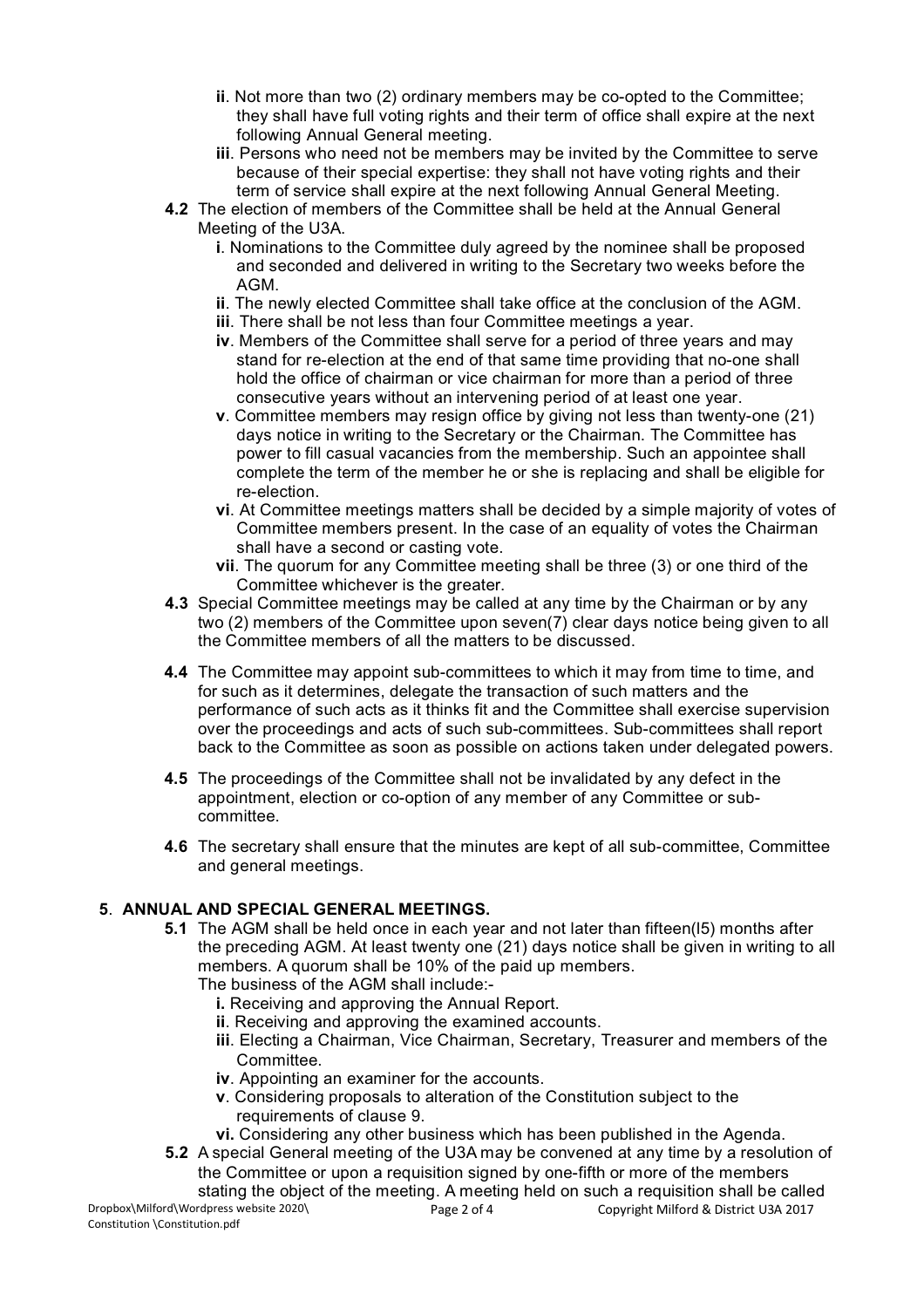by the Secretary of the U3A giving the other members fourteen (14) days notice of such a meeting. There shall be a quorum when 10% of the members are present.

- **5.3** The Chairman of the U3A shall be Chairman of any Committee or General Meeting at which he/she is present or in his/her absence the Vice Chairman shall act. In the event of the Chairman and Vice Chairman being absent the members shall elect a Chairman for the meeting. The Chairman of the meeting shall have a casting vote.
- **5.4** Accidental omission to give notice to any member shall not invalidate the proceedings of any General meeting.

#### **6. FINANCE.**

- **6.1** All the income and property of the U3A shall be applied solely towards the Objects of the said U3A and none of it shall be paid or transferred in any way to its Committee members provided that nothing herein shall prevent the payment in good faith of reasonable and proper remuneration to any officer or servant of the said U3A (other than a Committee member) and repayment of reasonable and proper out-of-pocket expenses to members or Committee members incurred in the course of the work of the U3A. A bank or building society account shall be opened in the name of the U3A and withdrawals shall be made on the signature of two Committee members, one of whom is a principal officer.
- **6.2** The U3A shall have power to collect and accept donations and to issue appeals for donations and to raise money by bequest and otherwise. Any money raised and received may be retained by the U3A and be used at the discretion of the Committee. No form of permanent trading shall be undertaken in the raising of funds.
- **6.3** The financial year of the U3A shall end on March 31st in each year and not more than eight (8) weeks later the AGM shall be convened for the purpose of receiving the Annual Report and examined accounts.
- **6.4** The Committee may appoint employees either permanently or on a fixed tern contract, who are not members of the Committee, as may be from time to time be necessary for carrying out the work of the U3A and may fix their terms and conditions of employment. For purposes of employment law the Committee shall be the employer.
- **6.5** All proper costs, charges and expenses incidental to the management of the U3A and membership of the Third Age trust may be defrayed from the funds of the U3A.
- **6.6** The Treasurer shall keep accounts of all monies received and expended on behalf of the U3A and shall prepare and publish such accounts duly examined at the AGM. All monetary actions shall be made through properly authorised accounts in accordance with the directives of the Committee.
- **6.7** No Committee member shall be chargeable or responsible for loss caused by anything or act done or omitted to be done by him/her or any agent employed by him/her or by any other Committee member, provided reasonable supervision be exercised over any such agent, or by reason of any mistaken or omission made in good faith by any Committee member or by reason of any matter or thing other than wilful and individual fraud or wrongdoing or wrongful omission on the part of the Committee member who is sought to be made liable.

#### **7. PROPERTY.**

Any property of the Milford and District U3A shall be vested in Trustees appointed for this purpose or where the appointment of Trustees is not appropriate shall be deemed to be held jointly by all members of the Committee.

#### **8**. **POWERS OF THE COMMITTEE.**